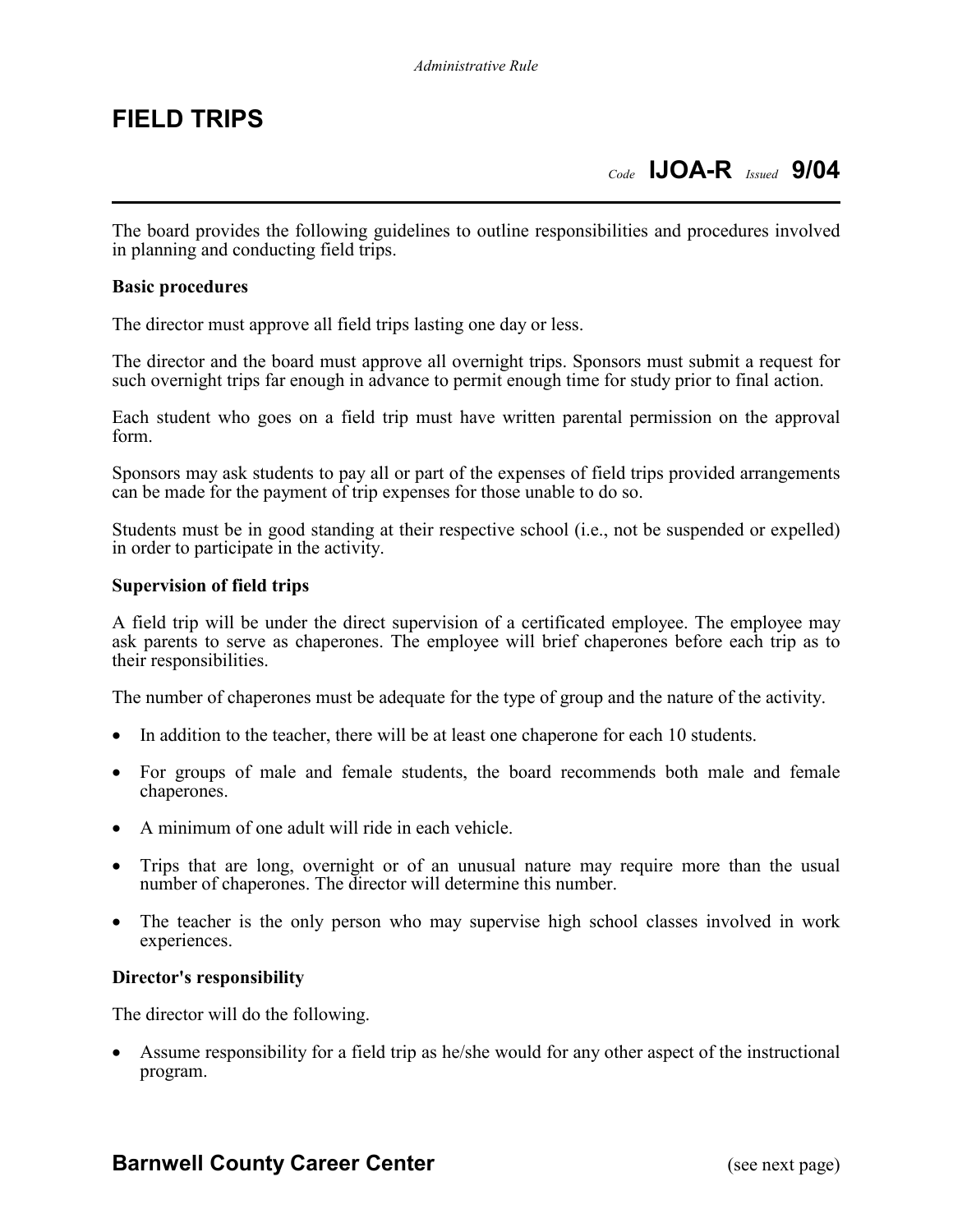# **PAGE 2 - IJOA-R - FIELD TRIPS**

- Thoroughly screen each field trip request to determine a direct relationship between the learning objectives of the trip and the concepts and objectives of the subject area.
- Submit to the appropriate center office personnel on the proper form any request for use of activity buses.
- Take care to assure that the number of teachers to be away from the center will not substantially disrupt the instructional programs for those students who remain at the center.

#### **Parental consent**

Sponsors of field trips must obtain final approval for a field trip prior to the distribution of parental consent forms for the field trip.

Each student making the field trip will be required to present a parental consent form.

#### **Teacher responsibility**

The teacher will do the following.

- Be thoroughly familiar with the policies and administrative rules governing field trips.
- Plan and discuss with the director, well in advance, his/her interest in providing a field trip.
- Submit the formal request for a trip to the director on the proper form and with sufficient time for study and discussion.
- After the director approves the request, make a list of all participants and their parents' telephone numbers.
- Submit completed permission forms and a copy of the list of participants to the director who will file them for a reasonable time.
- Be sure that a student who does not participate (whether by parent or center decision) has appropriate activities and supervision at the center during the absence of the group from the center.
- If a substitute teacher is required, submit a professional leave form.
- Provide supervision to assure proper conduct and safety of the students.
- In the event of any unusual circumstances occurring on the trip, submit to the director a written report stating all pertinent facts as soon as possible.

#### **Transportation**

The board encourages groups to use center activity buses or state-owned vehicles when possible. If not possible, groups should use commercial carriers. Groups must not use private vehicles without special permission. Students will not drive private vehicles.

Sponsors must submit requests for center activity buses promptly and on the approved forms.

Sponsors must submit requests for state-owned buses to the center bus supervisor.

Students or adults licensed to drive state-owned buses must drive the activity buses.

### **Barnwell County Career Center** (see next page)